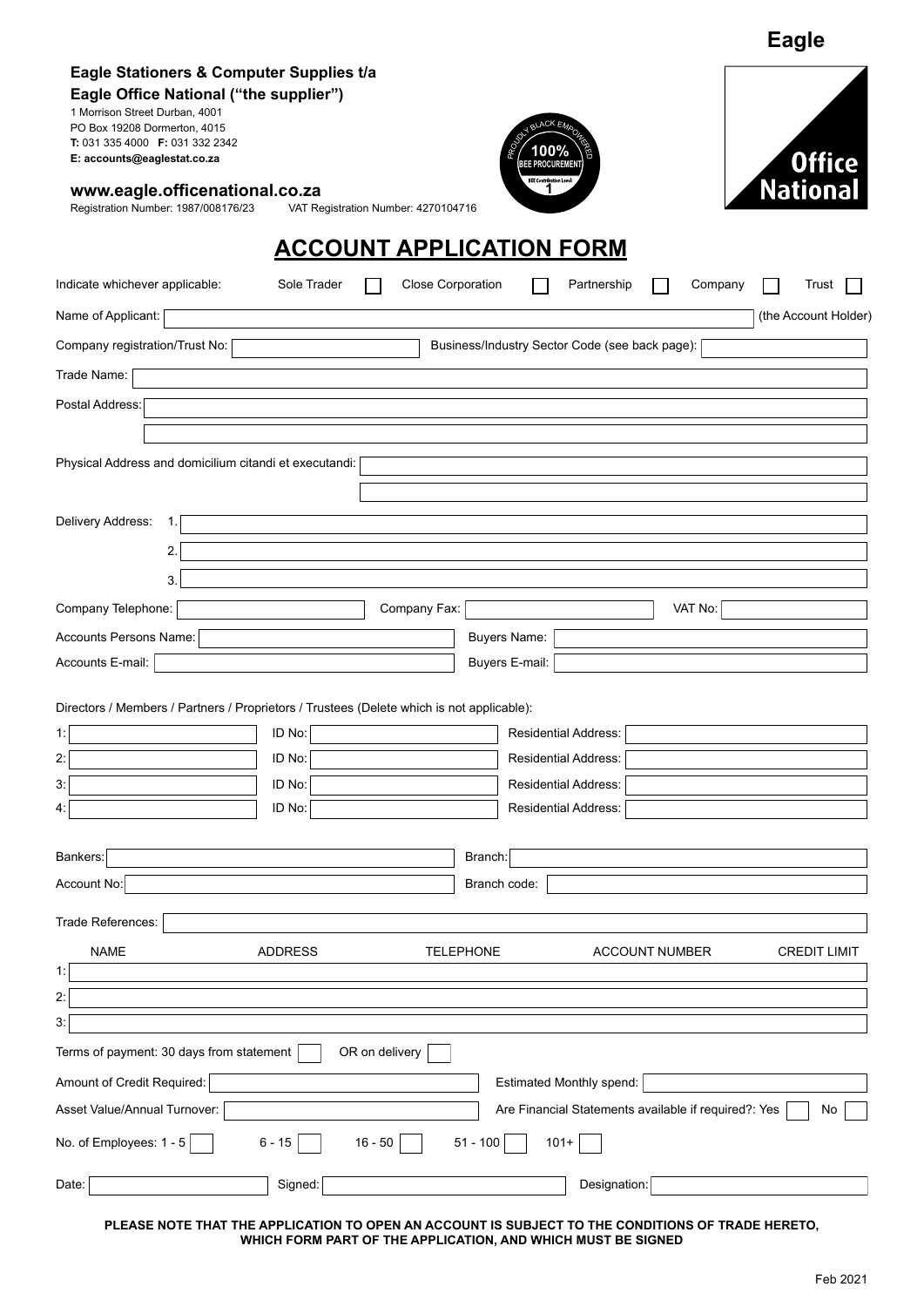# **Eagle Stationers & Computer Supplies t/a**

**Eagle Office National ("the supplier")**

1 Morrison Street Durban, 4001 PO Box 19208 Dormerton, 4015 **T:** 031 335 4000 **F:** 031 332 2342 **PO Box 19208 Dormerton, 4015**<br>**T:** 031 335 4000 **F**: 031 332 2342<br>**E: accounts@eaglestat.co.za** PROUDLY BLACK EXPOWERENT

**www.eagle.officenational.co.za**

Registration Number: 1987/008176/23 VAT Registration Number: 4270104716





**Eagle**

# **CONDITIONS OF TRADE**

WHEREAS the Supplier sells consumable and non-consumable products in the form of stationery, electronic goods, canteen and ianitorial goods, office furniture and appliances (hereinafter referred to as "the goods")

#### **AND WHEREAS EXECUTE AS** *AND WHEREAS CONDITED AS A COUNTER THE SUPPLIER TO AUTHORITY TO AUTHORITY TO AUTHORITY TO AUTHORITY TO AUTHORITY TO AUTHORITY TO AUTHORITY TO AUTHORITY TO AUTHORITY TO AUTHORITY TO AUTHORITY*

purchase goods on account;

**AND WHEREAS** the Supplier has granted the Account Holder such authority;

#### **NOW THEREFORE THE FOLLOWING CONDITIONS OF TRADE SHALL APPLY:**

1. The Supplier shall open an account in the name of the Account Holder.

2. The Account Holder shall be liable for payment of all debits raised against the account, notwithstanding the fact that such debits may exceed the amount of the limit of account as stipulated on the face of this agreement.

3. All accounts, although due on presentation, are payable no later than 30 days from date of statement.

4. In the event that the Account Holder breaches this agreement and fails to pay the account within the period of 30 days aforesaid, then:

4.1. the full balance of the debits raised against the account, and then outstanding by the Account Holder to the Supplier, will become immediately due and payable without notice to the Account Holder, notwithstanding the fact that the 30-day period referred to in clause 3 above has not lapsed in respect of any particular debit received

4.2. the Supplier may, at its selection, either cancel this agreement, withhold any further supplies and claim damages/recover the goods from the Account Holder or claim specific performance of all the Account Holders' obligations.

4.3. The Supplier shall have the right to claim interest on any arrear amounts, at the maximum permissible rate of interest as determined from time to time in terms of the provisions of the National Credit Act, No. 34 of 2005, such interest to be reckoned monthly in advance from due date to date of payment.

5. The Supplier may cancel the facility at any time in its own discretion, without having to furnish reasons therefor.

6. The Account Holder hereby undertakes to forthwith advise the Supplier, in writing, of:

6.1. any change in its address, telephone or telefax numbers;

- 6.2. any change in partner/s / director/s / member/s;
- 6.3. the sale of its business;
- 6.4. any change in shareholding.

7. In the event of the Supplier having to hand the account over to its attorneys for collection of any outstanding balance, the Account Holder shall be liable for all legal costs incurred by the Supplier on a scale as between attorney and client, including such collection commission for which the Supplier may be liable to its attorneys in respect of the collection of such debt, whether any action has been instituted against the Account Holder or not.

8. The Account Holder hereby consents to the jurisdiction of the Magistrate's Court in respect of any legal action arising out of this agreement, notwithstanding the fact that the amount claimed may exceed the jurisdiction of such Court, the discretion however remaining with the Supplier to elect the court from which it wishes to institute any legal action.

9. The Account Holder shall not be entitled to withhold payment of any amount or apply set-off against any amount due in terms hereof by virtue of any claim the Account Holder may have against the Supplier arising from any cause whatsoever.

10. The Account Holder chooses its domicilium citandi et executandi for all purposes arising out of this application its physical address stipulated on the Account Application Form. This is the address at which all notices required to be given to the Account Holder in terms of this agreement shall be deemed to have been duly given to the Account Holder if posted to the said address, or delivered to a responsible person at the said address, as the case may be. This address shall remain the chosen address of the Account Holder unless the Account Holder notifies the Supplier in writing of any change of such address.

11. Risk in the goods shall pass from the Supplier to the Account Holder on the date of delivery. Delivery shall be deemed to have taken place against the signature by the Account Holder of the Supplier's delivery note.

12. Ownership in non-consumable goods shall only pass to the Account Holder once the Account Holder has paid the Supplier in full for the goods delivered to the Account Holder. Until the purchase price has been paid to the Supplier in full, the Account Holder undertakes to take all reasonable measures to ensure that the goods are kept in a safe and good condition at the delivery address. 13. Any/all returns of goods from the Account Holder are for the Account Holder's account and risk and must be returned to the Supplier's place of business from where it was ordered, unopened, in its original packaging and in a saleable condition, within ten business days of date of delivery, unless otherwise provided in law. In so returning the goods the Account Holder shall produce the Supplier's original invoice.

14. The Account Holder acknowledges that should the correct goods be supplied and delivered to the Account Holder and should these be returned at the Account Holder's request due to no fault accruing to the Supplier, such goods shall be subject to a 10 % handling charge which shall be immediately due and payable by the Account Holder.

15. Delivery shall be free of charge in the event that the delivery address does not exceed a 50 kilometer radius (by public road) from the Supplier's place of business from where the goods were ordered, subject to the goo  $\Box$ . All other deliveries at a delivery address beyond the radius referred to above, shall be subject to the price set out in the approved order from the Supplier.

16. Any condonation of any breach of any of the provisions hereof or any other act or relaxation, indulgence or grace on the part of the Supplier shall in no way operate as or be deemed to be a waiver by the Supplier of any of its rights in terms of this agreement or be construed as a novation thereof.

17. This application contains the entire agreement between the parties and no variation thereof shall be of any force or effect unless reduced writing and signed by both parties.

18. The Account Holder hereby cedes, pledges, assigns and transfers in favour of the Supplier all the Account Holder's rights, title and interest, claims and demands in and to all claims/debts/book debts of whatever nature and howsoever arising which the Account Holder may now have or at any time hereafter have, as security for the due payment of every sum of money which may become due and payable by the Account Holder to the Supplier. The security created by this cession shall be a continuing one, despite any fluctuation in the indebtedness of the Account Holder to the Supplier. The Account Holder undertakes to furnish the Supplier on demand with such information concerning its claims/debts/book debts as may be reasonably required to enable the Supplier to give effect to the provisions of this clause 18.

19. Whereas certain items of furniture, electronic equipment and appliances are costly and for which the Supplier is required to pay its supplier, the Supplier reserves the right to demand payment of a deposit of at least 50 % of the amount payable by the Account Holder in respect thereof before placing an order therefor with its supplier, with the balance of the purchase price to be payable on delivery.

20. Any document or information referred to in these Conditions of Trade, and capable of being accessed by way of an internet address, shall be deemed to be incorporated in these Conditions of Trade in accordance with the provisions of the Electronic Communications and Transactions Act, No. 25 of 2002.

21. The Supplier and the Account Holder acknowledge that certain personal information may be processed under this Agreement, as defined in the Protection of Personal Information Act 4 of 2013. Each of the Supplier and the Account Holder warrant to each other that they will at all times strictly comply with all applicable data privacy legislation in force from time to time. The parties shall take, implement and maintain all such technical and organizational security procedures and measures necessary or appropriate to preserve the security and confidentiality of personal information processed by it and shall protect such personal information against unauthorized or unlawful disclosure, access or processing, accidental loss, destruction or damage. 22. The Account Holder acknowledges and agrees that the Supplier may:

22.1 perform a credit search on the Account Holder's records with one or more of the registered credit bureau in order to assess the Account Holder's application to purchase on account;

22.2 monitor the Account Holder's payment behaviour by researching its records at one or more of the credit bureaux;

22.3 use new information and data obtained from the credit bureau in respect of the Account Holder's right to purchase on account;

22.4 record the existence of the Account Holder's account with any credit bureau;

22.5 record and transmit details of how the Account Holder has performed, and how the account is conducted by the Account Holder in meeting its obligations on the account;

22.6 use information obtained from one or more credit bureau to assess the future applications to purchase on account by the Account Holder and/or its members/directors 23. The Account Holder acknowledges and agrees that any information regarding the financial position of the business, default in payment to the Supplier, and details of how the account with the Supplier is conducted, may be disclosed to any other interested party conducting business with the Account Holder or to one or more credit bureaux.

24. The Account Holder hereby undertake to and in favour of the Supplier that it shall, at the Supplier's request, procure that each of the members or shareholders of the Account Holder, as the case may be, undertakes to sign a personal suretyship as security for all or any of the amounts which the Account Holder may at any time owe to the Suppler. The form of the suretyship is attached to this Credit Application.

Feb 2021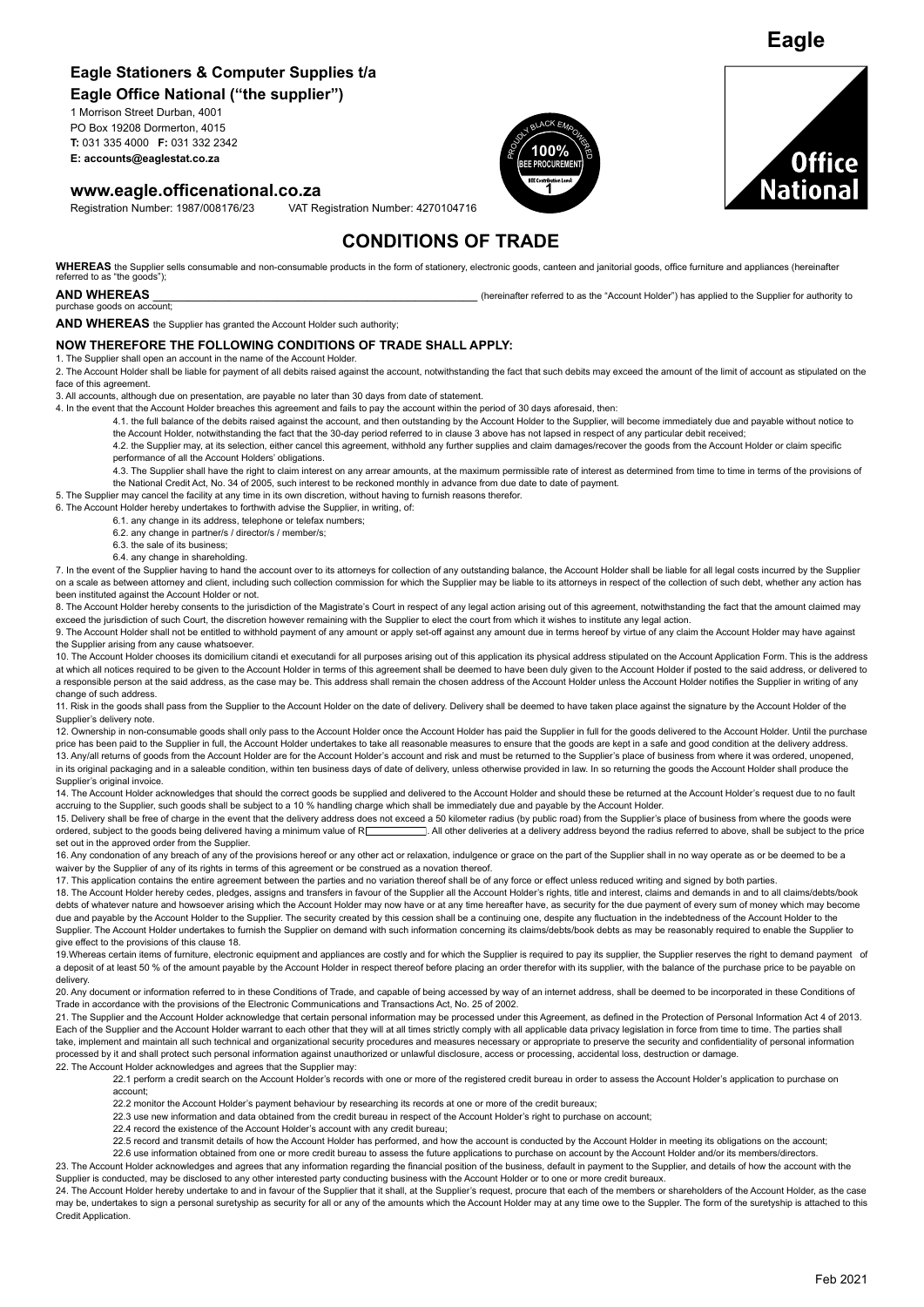# **Eagle Stationers & Computer Supplies t/a Eagle Office National ("the supplier")**

1 Morrison Street Durban, 4001 PO Box 19208 Dormerton, 4015 **T:** 031 335 4000 **F:** 031 332 2342 **PO Box 19208 Dormerton, 4015**<br>**T:** 031 335 4000 **F**: 031 332 2342<br>**E: accounts@eaglestat.co.za** PROUDLY BLACK EXPOWERENT

**www.eagle.officenational.co.za**<br>Registration Number: 1987/008176/23 VAT Re VAT Registration Number: 4270104716





**Eagle**

# **CONDITIONS OF TRADE**

25. The signatory hereto confirms that: 25.1 he/she has read and fully understands the aforesaid conditions; 25.2 he/she is duly authorised to enter into this agreement on behalf of the Account Holder.

DATED at SIGNATURE SIGNATURE PRINT NAME IN BLOCK LETTERS FULL NAMES DESIGNATION **SIGNED ON BEHALF OF ACCOUNT HOLDER: AS WITNESS: AS WITNESS:** this  $\vert$  day of  $\vert$  20

**PLEASE NOTE THAT THE CONDITIONS OF TRADE ON THIS PAGE MUST BE SIGNED**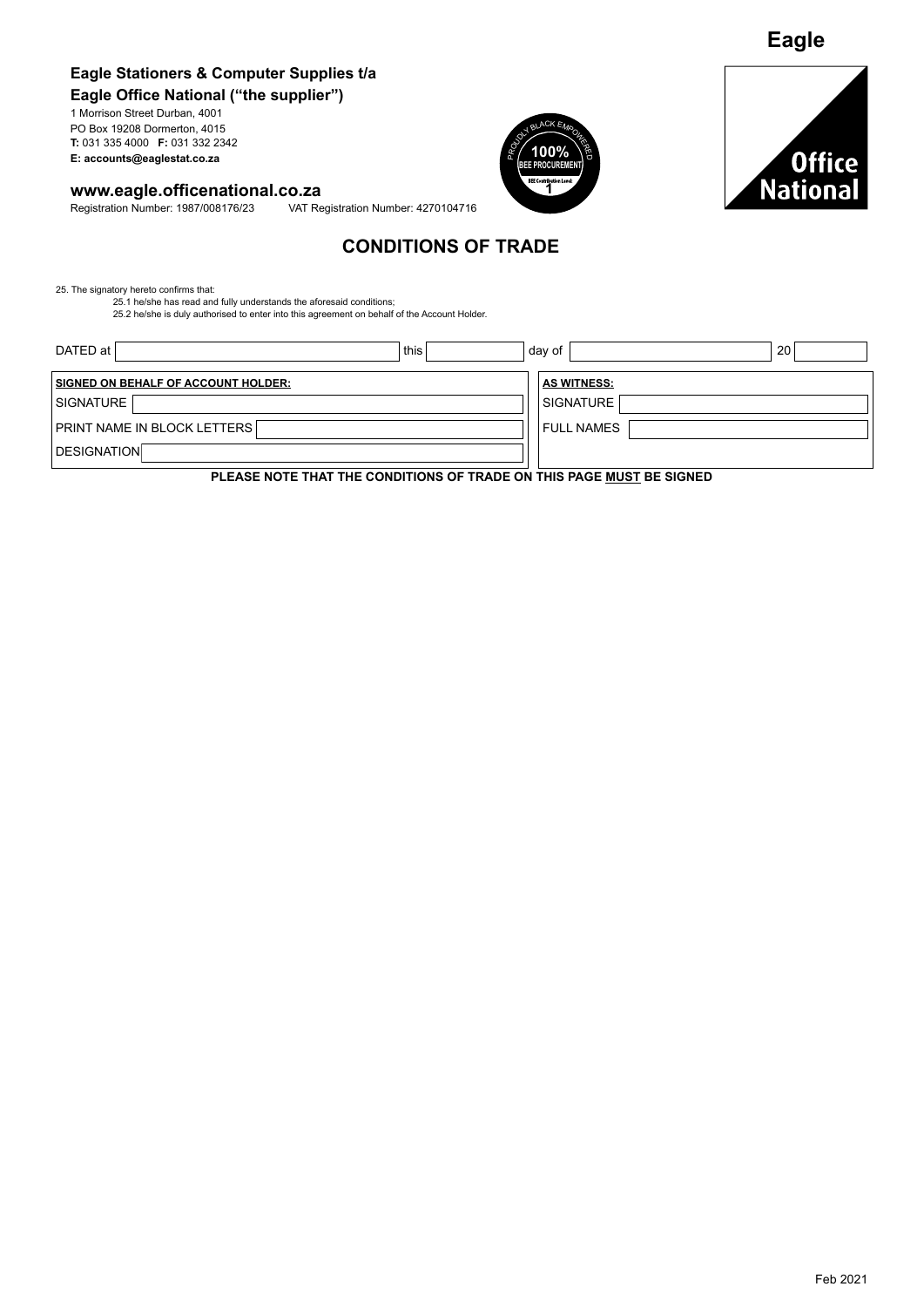### **Eagle Stationers & Computer Supplies t/a Eagle Office National ("the supplier")**

1 Morrison Street Durban, 4001 PO Box 19208 Dormerton, 4015 **T:** 031 335 4000 **F:** 031 332 2342 **PO Box 19208 Dormerton, 4015**<br>**T:** 031 335 4000 **F**: 031 332 2342<br>**E: accounts@eaglestat.co.za** PROUDLY BLACK EXPOWERENT

### **www.eagle.officenational.co.za**

Registration Number: 1987/008176/23 VAT Registration Number: 4270104716





**Eagle**

# **DEED OF SURETYSHIP**

I \_\_\_\_\_\_\_\_\_\_\_\_\_\_\_\_\_\_\_\_\_\_\_\_\_\_\_\_\_\_\_\_\_\_\_\_\_\_\_\_\_\_\_\_\_\_\_\_\_\_\_\_\_\_\_\_\_\_\_\_\_\_\_\_ with identity number \_\_\_\_\_\_\_\_\_\_\_\_\_\_\_\_\_\_\_\_\_\_\_\_\_\_\_\_\_\_\_\_\_\_\_\_\_\_\_\_\_\_\_\_\_\_\_\_\_\_\_\_ (BLOCK LETTERS – NAME OF PERSON SIGNING)

of (address) \_\_\_\_\_\_\_\_\_\_\_\_\_\_\_\_\_\_\_\_\_\_\_\_\_\_\_\_\_\_\_\_\_\_\_\_\_\_\_\_\_\_\_\_\_\_\_\_\_\_\_\_\_\_\_\_\_\_\_\_\_\_\_\_\_\_\_\_\_\_\_\_\_\_\_\_\_\_\_\_\_\_\_\_\_\_\_\_\_\_\_\_\_\_\_\_\_\_\_\_\_\_\_\_\_\_\_\_\_\_\_\_\_\_\_\_\_\_\_\_\_

do hereby bind myself jointly and severally to and in favour of Eagle Office National (hereinafter referred to as "the Company"), its successors in title or assigns, as surety for and co-principal debtor in solidium (which means that the Company has the choice to sue either the Principal Debtor and me jointly for our proportion of shares, or any one of us, at its choice, for the entire amount) with

#### \_\_\_\_\_\_\_\_\_\_\_\_\_\_\_\_\_\_\_\_\_\_\_\_\_\_\_\_\_\_\_\_\_\_\_\_\_\_\_\_\_\_\_\_\_\_\_\_\_\_\_\_\_\_\_\_\_\_\_\_\_\_\_\_\_\_\_\_\_\_\_\_\_\_\_\_\_\_\_\_\_\_\_\_\_\_\_\_\_\_\_\_\_\_\_\_\_\_\_\_\_\_\_\_\_\_\_\_\_\_\_\_\_\_\_\_\_\_\_\_\_\_\_\_\_\_\_\_\_\_\_ (BLOCK LETTERS – NAME OF YOUR COMPANY)

(hereinafter referred to as "the Principal Debtor") of all the obligations which the Principal Debtor may now have to or may incur from time to time with the Company under, by virtue of or arising from the Conditions of Trade in respect of the Application to Open an Account of which this Deed of Suretyship forms part and which conditions I confirm I have read and understand.

I agree that my liability shall cover all claims for legal costs on the scale as between attorney and client, interest and collection commission which the Company may, at any time, have incurred or incur as a result of the calling up of the Principal Debt, owing and payable by the Principal Debtor to the Company.

I hereby renounce all benefits arising from the legal exception, beneficium excussionis sui ordinis et divisionis, which means that I cannot demand that:

1. The company first exhausts its remedies against the Principal Debtor before proceeding against me in terms of this Deed of Suretyship;

2. My obligation in terms of this suretyship be divided proportionately between me, any co-sureties and the Principal Debtor with the force and effect of which I hereby declare myself to be fully acquainted.

I agree that this Deed of Suretyship is without prejudice to any other suretyship/s or security/ies now held or hereafter to be held by the Company and that it shall remain in force as a continuing security notwithstanding immediate settlement of any particular account, and notwithstanding death or legal disability.

Notwithstanding any part payment by or on behalf of the Principal Debtor, I shall have no right to any cession of action in respect of such payment and shall not be entitled to take action against the Principal Debtor or against any other surety for the Principal Debtor in respect thereof unless and until the indebtedness of the Principal Debtor to the Company shall have been discharged in full.

For the purpose of any action against me for provisional sentence or otherwise, a certificate signed by any Director of the Company, (whose capacity or appointment need not be proved), or its auditor, as to the amount owing by the Principal Debtor, and that the due date for payment of such amount has arrived, shall be sufficient and satisfactory proof of the facts therein stated until the contrary shall have been proved.

I hereby choose as my domicilium citandi et executandi the address as set out against my name above, which means that this is an address chosen by me as the address at which all notices required to be given to me by the Company in terms hereof shall be deemed to have been duly given to me by the Company if posted to the said address or delivered to a responsible person at the said address, as the case may be.

I hereby consent to the jurisdiction of the Magistrate's Court in respect of any legal action arising out of this Deed of Suretyship notwithstanding the fact that the amount claimed may exceed the jurisdiction of such court, the discretion however remaining with the Company to elect the forum from which it wishes to institute any legal action.

I shall not be entitled to withdraw or cancel this Suretyship unless and until all indebtedness, commitments and obligations (including contingent obligations) of the Principal Debtor to the Company shall have been fully discharged or extinguished.

No consensual cancellation, variation or modification of the terms of this Deed of Suretyship shall be binding on the Company unless reduced to writing and signed by or on behalf of the Company and me, as surety.

I shall be responsible for all costs, charges and expenses of whatsoever nature which may be incurred by the Company in enforcing its rights in terms hereof including, without limitation, legal costs on the scale as between attorney and client and collection commission irrespective whether action has been instituted against me, or not.

I hereby agree that the provisions contained in the Principal Debtor's Conditions of Trade relative to confidentiality and obtaining confidential information, shall be equally applicable to me.

| DATED at           | this | day of                      | 20 |
|--------------------|------|-----------------------------|----|
|                    |      |                             |    |
| <b>AS WITNESS:</b> |      | <b>SIGNATURE OF SURETY:</b> |    |
| SIGNATURE          |      |                             |    |
| <b>FULL NAMES</b>  |      |                             |    |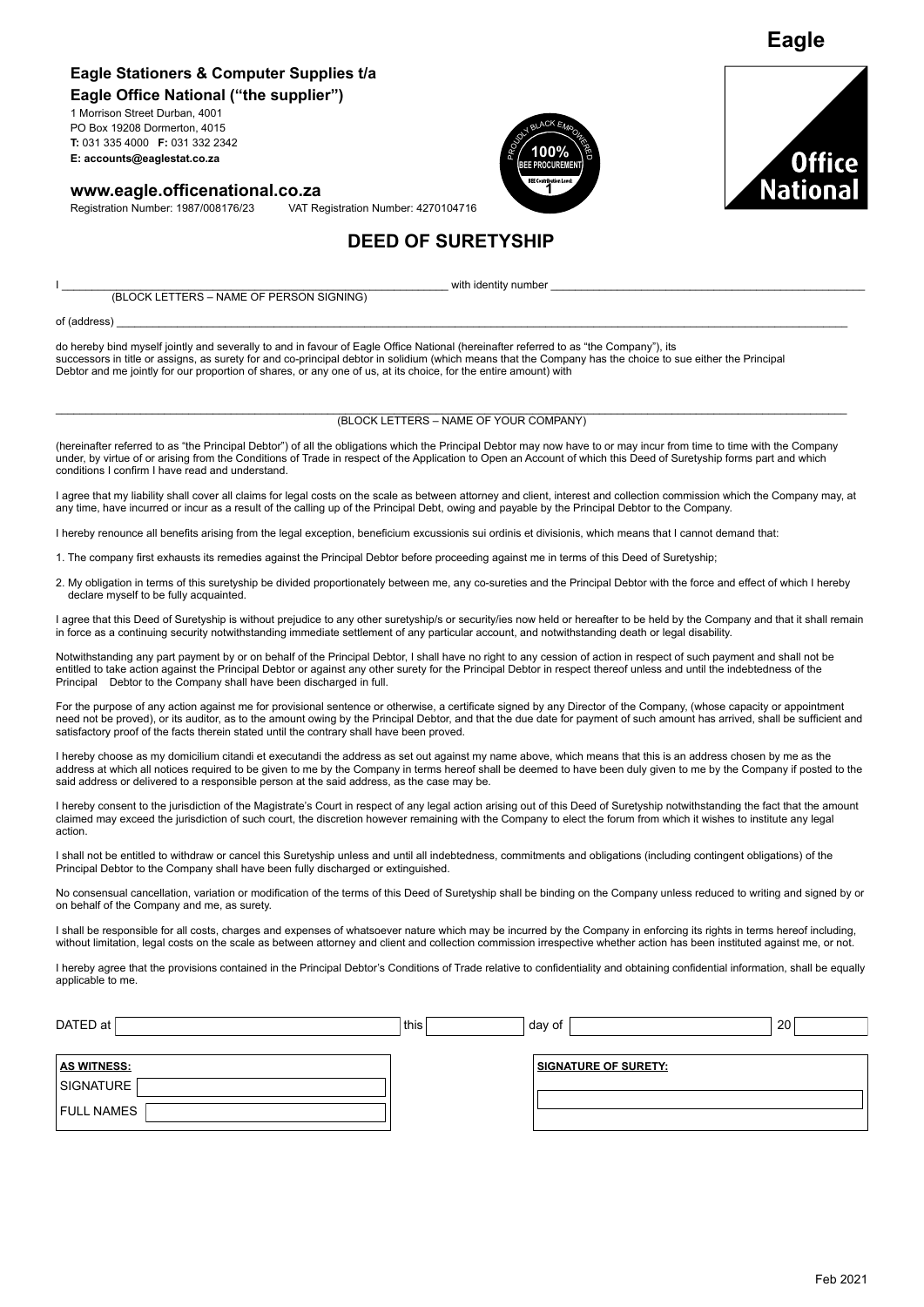## **Eagle Stationers & Computer Supplies t/a Eagle Office National ("the supplier")**

1 Morrison Street Durban, 4001 PO Box 19208 Dormerton, 4015 **T:** 031 335 4000 **F:** 031 332 2342 **PO Box 19208 Dormerton, 4015**<br>**T:** 031 335 4000 **F**: 031 332 2342<br>**E: accounts@eaglestat.co.za** PROUDLY BLACK EXPOWERENT

# **www.eagle.officenational.co.za**<br>Registration Number: 1987/008176/23 VAT Re

VAT Registration Number: 4270104716





# **SECTORS**

| 1. Abrasives                                                               | 2. Accounting Services                                   | 3. Adhesives                                        | 4. Advertising & Public<br>Relations                                   | 5. Air, Stream, & Fluid<br>Control                    |
|----------------------------------------------------------------------------|----------------------------------------------------------|-----------------------------------------------------|------------------------------------------------------------------------|-------------------------------------------------------|
| 6. Agents,<br>Representatives,<br>Distributors &<br>Wholesalers            | 7. Agriculture                                           | 8. Air-condition,<br>Ventilation &<br>Refrigeration | 9. Architects                                                          | 10. Arts, Crafts, Curios &<br>Gifts                   |
| 11. Attorneys                                                              | 12. Auctioneers &<br>Appraisers                          | 13. Audiovisual                                     | 14. Auto accessories,<br>Dealers & Fitment/<br><b>Service Centres</b>  | 15. Automotive<br>components                          |
| 16. Automotive<br>Manufacturers                                            | 17. Awnings & Blinds                                     | 18. Banks & Financial<br>Institutions               | 19. Bargaining<br>Councils &<br>Employer Ass.                          | 20. Batteries                                         |
| 21. Bolts, Nuts &<br>Fasteners<br>& Bearings                               | 22. Building,<br>Construction<br>& Earthworks            | 23. Building Supplies,<br>Quarrying & Bricks        | 24. Business Brokers,<br><b>Consultants &amp; Services</b>             | 25. Cables &<br>Accessories                           |
| 26. Car Rental & Fleet<br>Finance                                          | 27. Catering Services &<br>Equipment                     | 28. Ceramics, Tiles &<br>Sanitaryware               | 29. Chemical &<br>Products                                             | 30. Chemist &<br>Pharmaceutical<br>Products           |
| 31. Civil Engineering &<br>Ass. Services                                   | 32. Clothing, Headwear,<br>Apparel & Accessories         | 33. Communication                                   | 34. Compressors/<br>Generators                                         | 35. Computer Sales &<br>Services                      |
| 36. Consultants                                                            | 37. Consulting<br>Engineers                              | 38. Containers                                      | 39. Corrosion<br>Protection &<br><b>Industrial Coatings</b>            | 40. Courier Services                                  |
| 41. Curtaining,<br>Materials &<br>Toweling                                 | 42. Development & Service<br>Organisations               | 43. Document Storage                                | 44. Education &<br>Training                                            | 45. Electrical<br>Equipment &<br>Services             |
| 46. Electronic<br>Equipment &<br>Services                                  | 47. Employment<br>Agencies<br>& Consultants              | 48. Energy                                          | 49. Engineering &<br>Supplies                                          | 50. Estate Agents &<br>Property<br>Management         |
| 51. Exhibition, Event &<br>Conference Organisers                           | 52. Fibre Glass<br>Products                              | 53. Financial Services                              | 54. Fire Equipment &<br>Services                                       | 55. Flooring                                          |
| 56. Food Products.<br>Services & Beverages                                 | 57. Furniture,<br>Appliances &<br><b>Household Goods</b> | 58. Gardening,<br>Equipment<br>& Nurseries          | 59. General<br>Manufacturers                                           | 60. Hardware, Timber &<br>Fencing                     |
| 61. Hides, Skins, Leather,<br>Footwear, Tanners,<br><b>Allied Products</b> | 62. Hiring Services                                      | 63. Hose & Fittings                                 | 64. Hotels, Restaurants,<br>Conference Venues,<br>Self-Catering        | 65. Industrial Safety &<br><b>Protective Products</b> |
| 66. Information<br>Technology<br>& Systems                                 | 67. Instrumentation                                      | 68. Insurance                                       | 69. International Trade                                                | 70. Jewelers                                          |
| 71. Laboratory &<br>Research<br>Equipment                                  | 72. Logistics, Transport,<br>Hardware & Distribution     | 73. Machinery,<br>Equipment<br>& Services           | 74. Medical Aid & Health<br>Care                                       | 75. Medical Equipment &<br>Supplied                   |
| 76. Metal<br>Manufacturers                                                 | 77. Metals -<br>non - Ferrous,<br>Steel & Iron & Scrap   | 78. Office Automation &<br>Equipment                | 79. Oilfields & Mining                                                 | 80. Paint, Painting &<br>Decorations                  |
| 81. Patternmakers                                                          | 82. Plastics                                             | 83. Plumbing &<br>Services                          | 84. Printing, Packaging,<br>Paper Products, Office<br><b>Suppliers</b> | 85. Property<br>Development                           |
| 86. Publishing                                                             | 87. Pumps                                                | 88. Quantity Surveyors                              | 89. Retailers                                                          | 90. Sanitation &<br>Hygiene                           |
| 91. Security &<br>Investigations                                           | 92. Shipping,<br>Cleaning &<br><b>Forwarding Agents</b>  | 93. Shopping<br>Complexes                           | 94. Sign & Design                                                      | 95. Other: (Specify)                                  |

**Eagle**